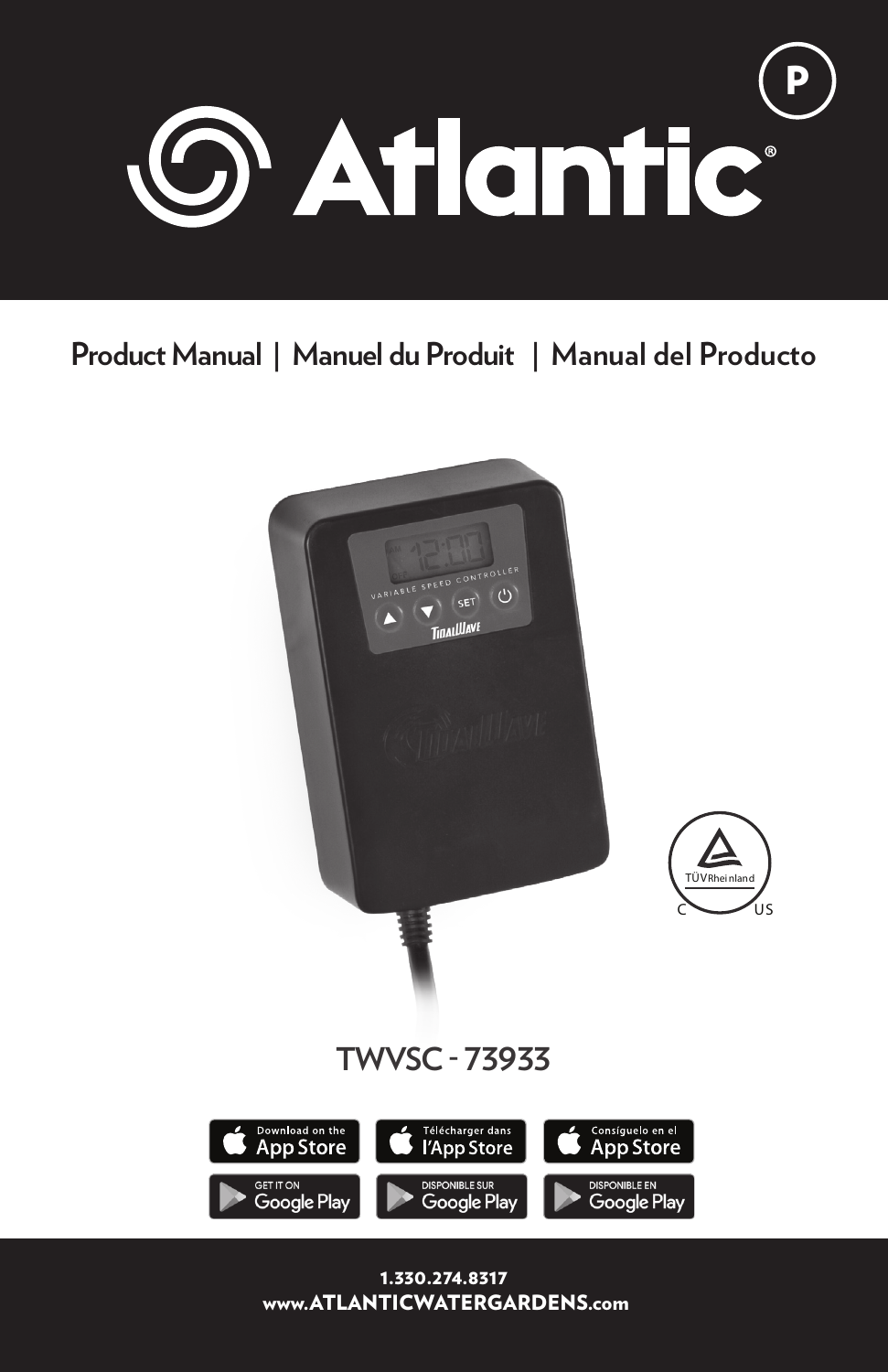# **Introduction**

Thank you for purchasing the TidalWave Variable Speed Controller (VSC). The TidalWave VSC allows the user turn the pump on and off, set automatic operation times and control the output of the pump down to 25% of the total flow, in 10 levels of adjustment. Automatic operation must be set manually via the control panel on the VSC itself. All other functions may be accessed either on the control panel, or via the included battery operated wireless remote, or via the TidalWave VSC mobile application. To avoid damage to the TWVSC and/ or the attached pump, do not use the TidalWave VSC with any other pumps than the ones it was designed for, in any way other than as described in this manual. Please note the manufacturer cannot be responsible for damage arising from abuse or misuse of this product.

# **Prior to Operation and Installation**

Before the VSC is installed, perform the following checks:

- Check for any damage to VSC control box and power cable that may have occurred during shipment.
- Check the model number to make sure it is the product that was ordered and verify the voltage and frequency are correct.

# **Caution**

- DO NOT operate this product under any conditions other than those for which it is specified. Failure to observe these precautions can lead to electrical shock, product failure or other problems.
- Follow all aspects of electrical codes when installing the TidalWave VSC.
- Power supply must be within 110-120 volt range and 60 Hz.
- This product is equipped with overload protection, <150 percent of the full load current rating.
- Never use an extension cord with this product. The VSC must be plugged directly into an electrical outlet.
- This product should be installed and/or stored in an area that is protected from weather exposure. It must be mounted off the ground close to the power source. Failure to do so will void the warranty.
- The TidalWave VSC is intended for use with TidalWave TT-Series asynchronous pumps.

#### **CAUTION: THIS TIDALWAVE VSC IS TO BE USED IN A CIRCUIT PROTECTED BY A GROUND FAULT CIRCUIT INTERRUPTER.**

#### **CAUTION: THIS PRODUCT HAS BEEN EVALUATED FOR USE WITH ASYNCHRONOUS WET ROTOR PUMPS ONLY. DO NOT USE WITH MAGNETIC INDUCTION OR DIRECT DRIVE PUMPS.**

**WARNING: RISK OF ELECTRIC SHOCK - THIS PRODUCT IS SUPPLIED WITH A GROUNDING CONDUCTOR AND GROUNDING-TYPE ATTACHMENT PLUG. TO REDUCE THE RISK OF ELECTRIC SHOCK, BE CERTAIN THAT IT IS CONNECTED ONLY TO A PROPERLY GROUNDED RECEPTACLE PROTECTED BY A GROUND FAULT CIRCUIT INTERRUPTER (GFCI).**

# **Electrical Safety**

- Electrical wiring should be installed by a qualified electrician in accordance with all applicable safety regulations. Incorrect wiring can cause VSC failure, pump malfunction, electrical shock or fire.
- All TidalWave pumps and TidalWave VSC should operate on a designated, 110/120 volt circuit.
- TidalWave VSC must be protected by a ground fault circuit interrupter (GFCI).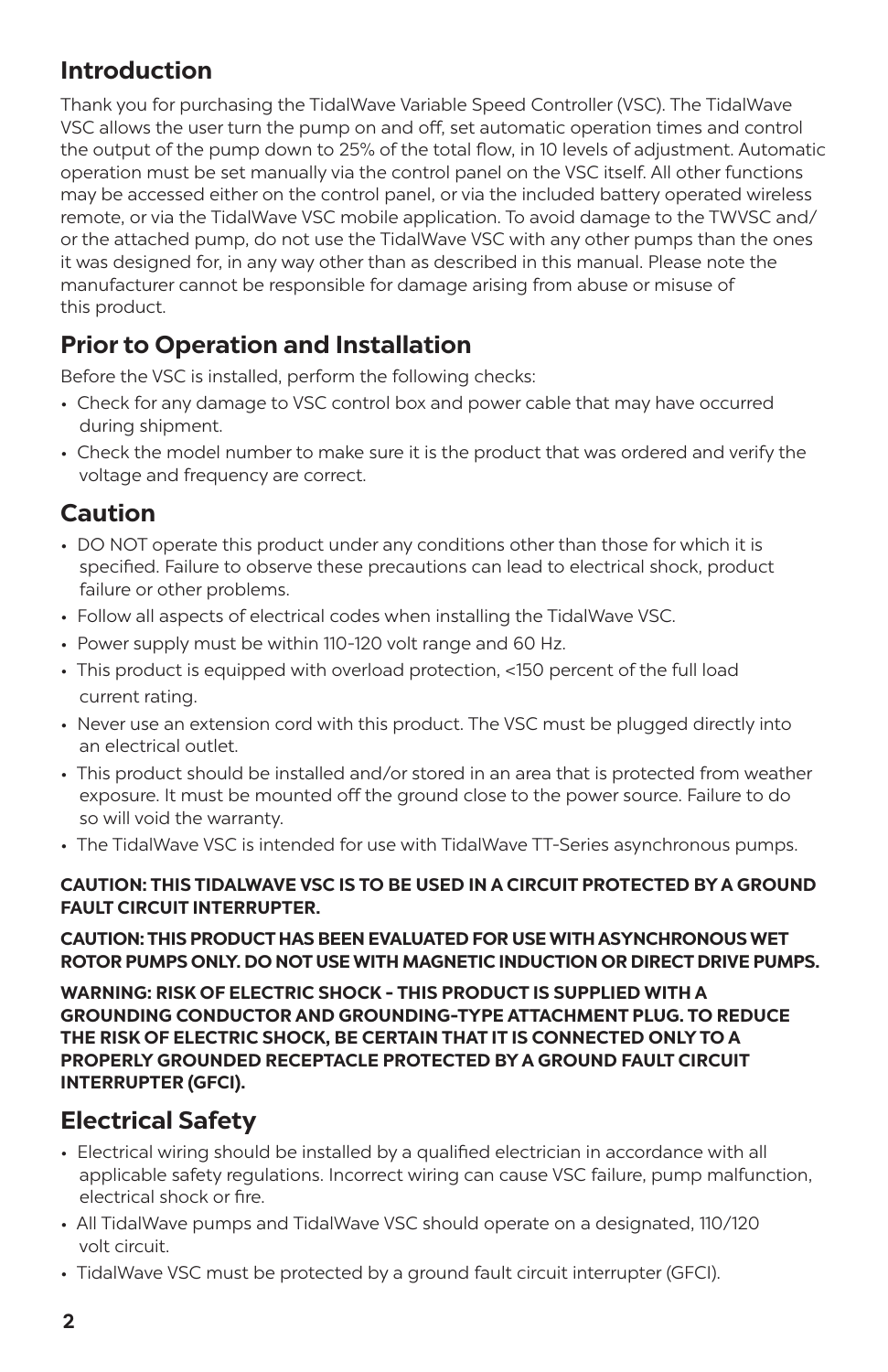• TidalWave VSC must be plugged into a standard, properly grounded, three pronged outlet.

## **Safety Instructions**

• Do not lift, lower or handle the VSC by pulling on the electrical cord. Make sure the electrical cable does not become excessively bent or twisted and does not rub against a structure in a way that might damage it.



The TidalWave VSC is not a safety device. It will not protect against pump damage cause by overheating due to low water operation.

# **Installation**

Mount the TidalWave VSC in the desired location using two weather resistant screws and the mounting pockets located on the back of the controller. The slotted pockets allow the VSC to be easily removed from the mounts to access the pump connection for servicing. The VSC should be mounted above the ground on a wall or post away from direct sunlight and protected from weather exposure. Ensure that the VSC is within reach of a properly grounded GFCI outlet, and the electrical cord of the pump that will be used.

Remove the VSC from the mounting location and remove the cord cover located on the back of the unit. (Fig.1) Because electrical plugs on pumps vary in size, a cord lock feature has been incorporated into the VSC to secure the pump cord and prevent it from being accidentally removed from the power outlet. Remove the cord lock and plug the pump cord into the recessed outlet located under the cord cover. (Fig. 2) Install the cord lock (if needed) and replace the cord cover. (Fig. 3) Return the VSC to the mounting location and plug the power cord into the GFCI power outlet.

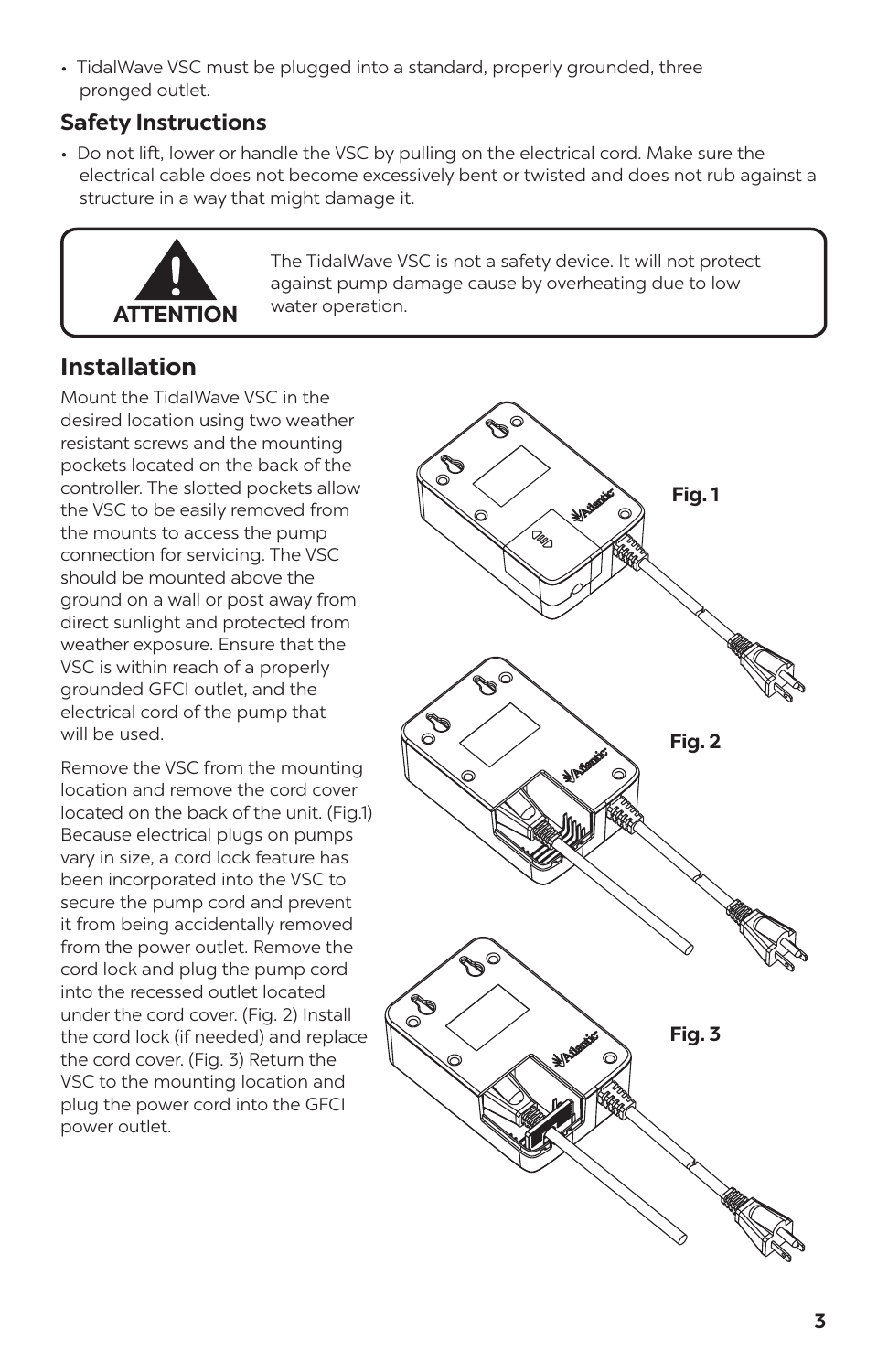# **Operation**

All functions of the TidalWave VSC can be operated via the buttons on the control panel. Once set up on the control panel, all functions except setting automatic start and stop times can be accessed on the wireless remote or the TWVSC mobile application. **Note:** The remote control requires 2 AAA batteries (not included).

| To turn the pump on, press the power $\bigoplus$ button. The word ON and the flow level will be                              |  |
|------------------------------------------------------------------------------------------------------------------------------|--|
| displayed on the screen of the control panel. $\int_{\mathsf{ON}}$ $\left  \frac{1}{9} \right $ Use the up <b>A</b> and down |  |
| buttons to control the flow. Each time the flow is adjusted, the level will be displayed for                                 |  |

three seconds and then will return to the main "time of day" display.  $\int_{0}^{\infty}$ 



To turn the pump off press the **power button.** The word **OFF** and a **00** flow level will

be displayed.  $\begin{bmatrix} \cdot & \cdot \\ \cdot & \cdot \\ \cdot & \cdot \end{bmatrix}$  The VSC will retain the flow setting when powered off. When power

is restored, the VSC will start the pump at full power for three seconds and then return to

the previous setting.

# **Programming the VSC**

The TidalWave VSC is equipped with a time of day clock and an START/ STOP timer feature. The clock and timer do not need to be programmed to operate the VSC. Programming the clock and timer must be performed via the buttons and display located on the VSC control box. After ten seconds of inactivity during any part of the programming sequence the selection will be entered and the VSC will exit the program functions and return to the main clock display.



# **Setting the Clock**

Press and hold the set (<sup>SET</sup>) button for three seconds to enter the program functions. The hour will begin to blink.  $\left|\frac{1}{2}|\mathbf{u}|\right|$  Use the up and down buttons to select the hour. After you have selected the hour, press the **(SET)** set button and the minutes will begin to blink.  $\left\| \left[ \begin{array}{c} 0 \ -1 \end{array} \right]\right\|$  Use the up and down buttons to select the minutes.

# **Setting the Timer**

When you are satisfied with the Clock setting, press the **(SET)** set button and you will

enter the timer features. A small **ON** will be displayed on the left of the screen and a large

OFF will be flashing in the center of the screen.  $\int_{\alpha}^{\infty} \prod_{i=1}^{\infty} \Gamma_i F$  This indicates that the START

timer is currently turned **OFF**.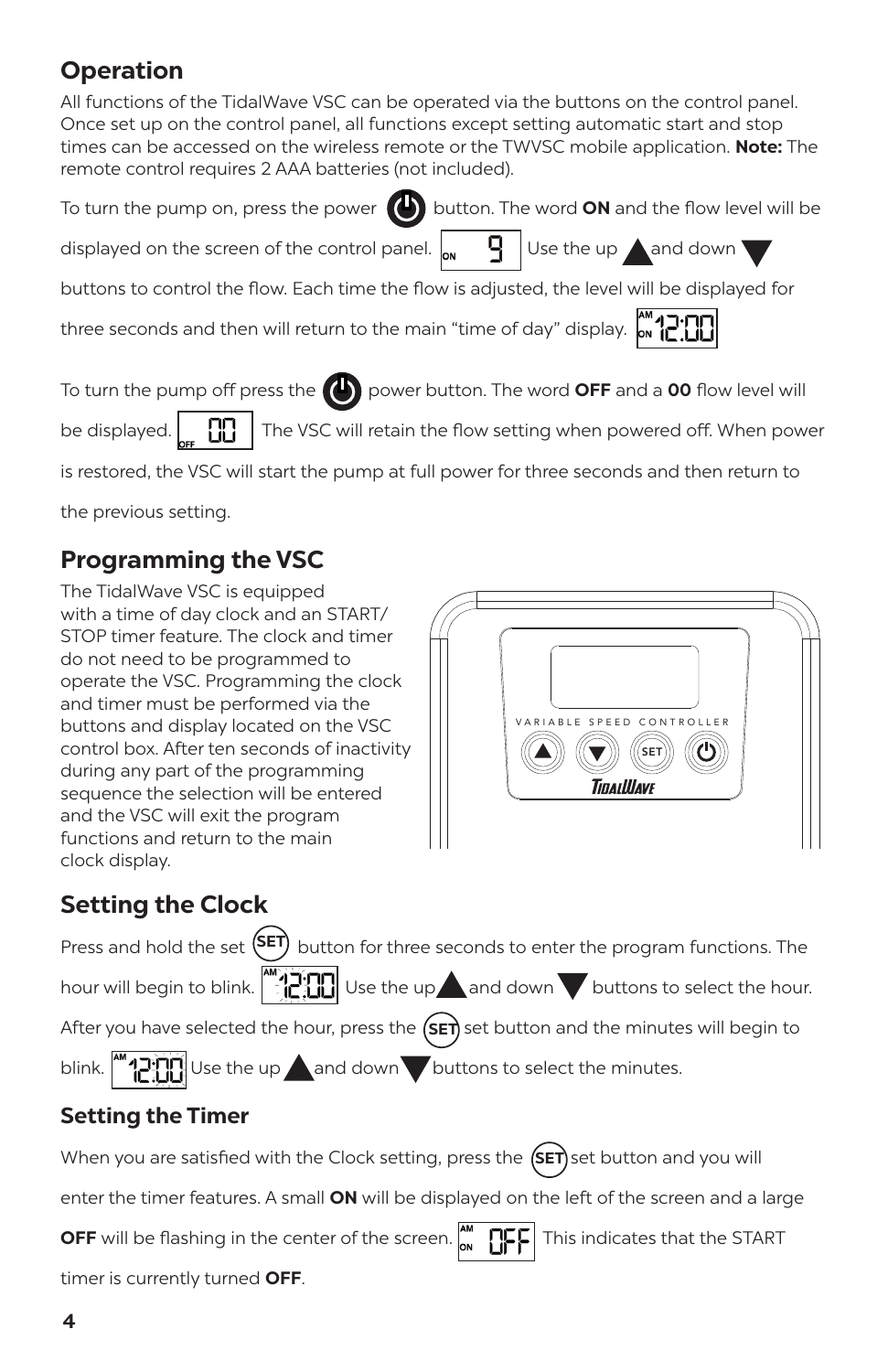Press the power  $\left(\cdot\right)$  button to activate the START timer. The hour will begin to blink.  $\left[\begin{array}{c} \mathbf{w}_1 \\ \mathbf{w}_2 \end{array}\right]$  Use the up and down buttons to select the hour. After you have selected the hour, press the (SET) set button and the minutes will begin to blink. Use the up  $\triangle$  and down buttons to select the minutes.

When you are satisfied with the programed START time press the **(SET)** set button. A small **OFF** will be displayed on the left of the screen and a large **OFF** will be flashing in the center of the screen.  $\begin{bmatrix} m & h \end{bmatrix}$  This indicates that the STOP timer is currently turned **OFF**. Press the power **button to activate the STOP timer. The hour will begin to blink.**  $\begin{bmatrix} 1 & 1 \\ 1 & 1 \end{bmatrix}$  Use the up  $\triangle$  and down  $\blacktriangledown$  buttons to select the hour. After you have selected the hour, press the set (**SET**) button and the minutes will begin to blink.  $\begin{bmatrix} 1 & 1 \\ 1 & 1 \end{bmatrix}$  Use the up and

down buttons to select the minutes. Once you are satisfied with your selections, wait

ten seconds and the VSC will return to time of day display, indicating that programming

was entered.

To deactivate the START/STOP timer features, repeat the programming steps and press the power button when the START and STOP times are flashing. The time will be replaced with a large OFF, indicating the timer is deactivated.

## **Maintenance and Inspection**

Regular maintenance and inspections are recommended to determine that everything is operating properly. If any abnormal conditions are noticed, refer to the section on Troubleshooting and take corrective measures immediately.

# **Winterization**

The TidalWave Variable Speed Controller should be removed and stored inside to protect it during the winter. Please refer the specific winterization instructions for the pump installed with the TidalWave VSC.

## **Warranty**

The TidalWave Variable Speed Controller carries a three-year limited warranty. This limited warranty is extended solely to the original purchaser commencing from the date of original purchase receipt and is void if any of the following apply:

- The VSC was used in conjunction with a magnetic induction or direct drive pump.
- The VSC was not run on a dedicated circuit.
- The cord has been cut or altered.
- The VSC has been misused or abused.
- The VSC has been disassembled in any way.
- Serial number tag has been removed.

#### **Warranty Claims**

In case of warranty claims, return the VSC to the place of purchase, accompanied by the original receipt.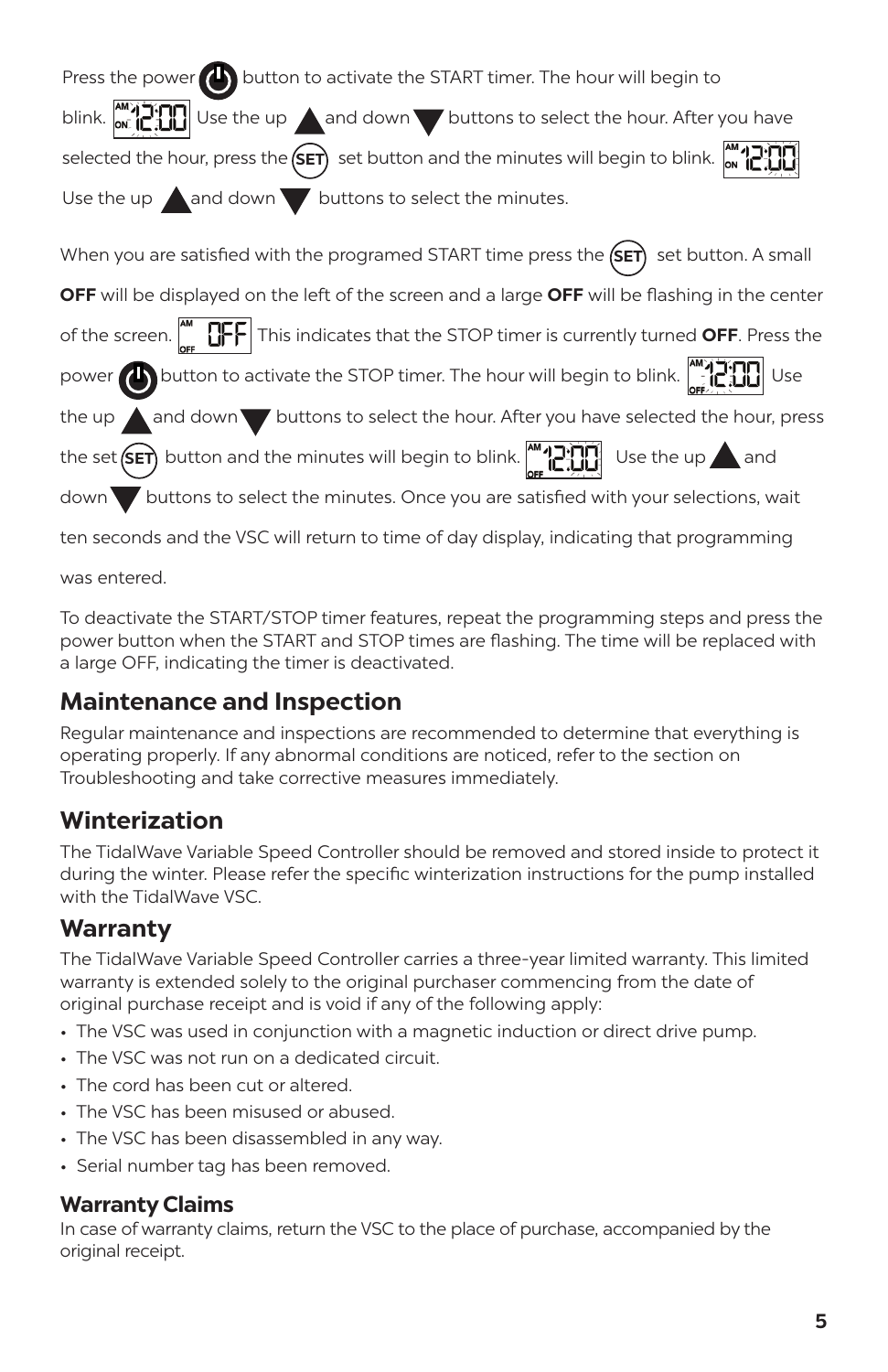# **Troubleshooting Guide**

Always turn off power to the VSC before inspecting the pump. Failure to observe this precaution can result in damage or injury. Before ordering repairs, carefully read through this instruction booklet. If the problem persists, contact your dealer.

| <b>Problem</b>                                                   | <b>Possible Cause</b>                     | <b>Possible Solution</b>                                                                          |  |
|------------------------------------------------------------------|-------------------------------------------|---------------------------------------------------------------------------------------------------|--|
| VSC will not<br>turn on                                          | Power is off                              | Turn power on/Test or reset GFCI outlet                                                           |  |
|                                                                  | Power failure                             | Check power supply or<br>contact local power company                                              |  |
|                                                                  | Power cord is not<br>connected            | Connect power cord                                                                                |  |
| VSC will not<br>respond to the<br>remote control                 | Depleted batteries/<br>battery connection | Replace batteries/ Verify orientation                                                             |  |
|                                                                  | Remote is not synced<br>with the VSC      | Unplug VSC for 10 seconds. Plug back<br>in and press the power button on the<br>remote to re-sync |  |
|                                                                  | VSC is out of range                       | Decrease distance                                                                                 |  |
| Diminished pump<br>flow rate or<br>no/intermittent<br>water flow | Flow level is set too low                 | Raise the flow level on the VSC                                                                   |  |
|                                                                  | Incorrect timer settings                  | Verify timer is set correctly                                                                     |  |
|                                                                  | Low water level                           | Stop operation/Raise water level                                                                  |  |
|                                                                  | Pump requires service/<br>maintenance     | Follow manufacturer recommendations<br>for pump service and maintenance                           |  |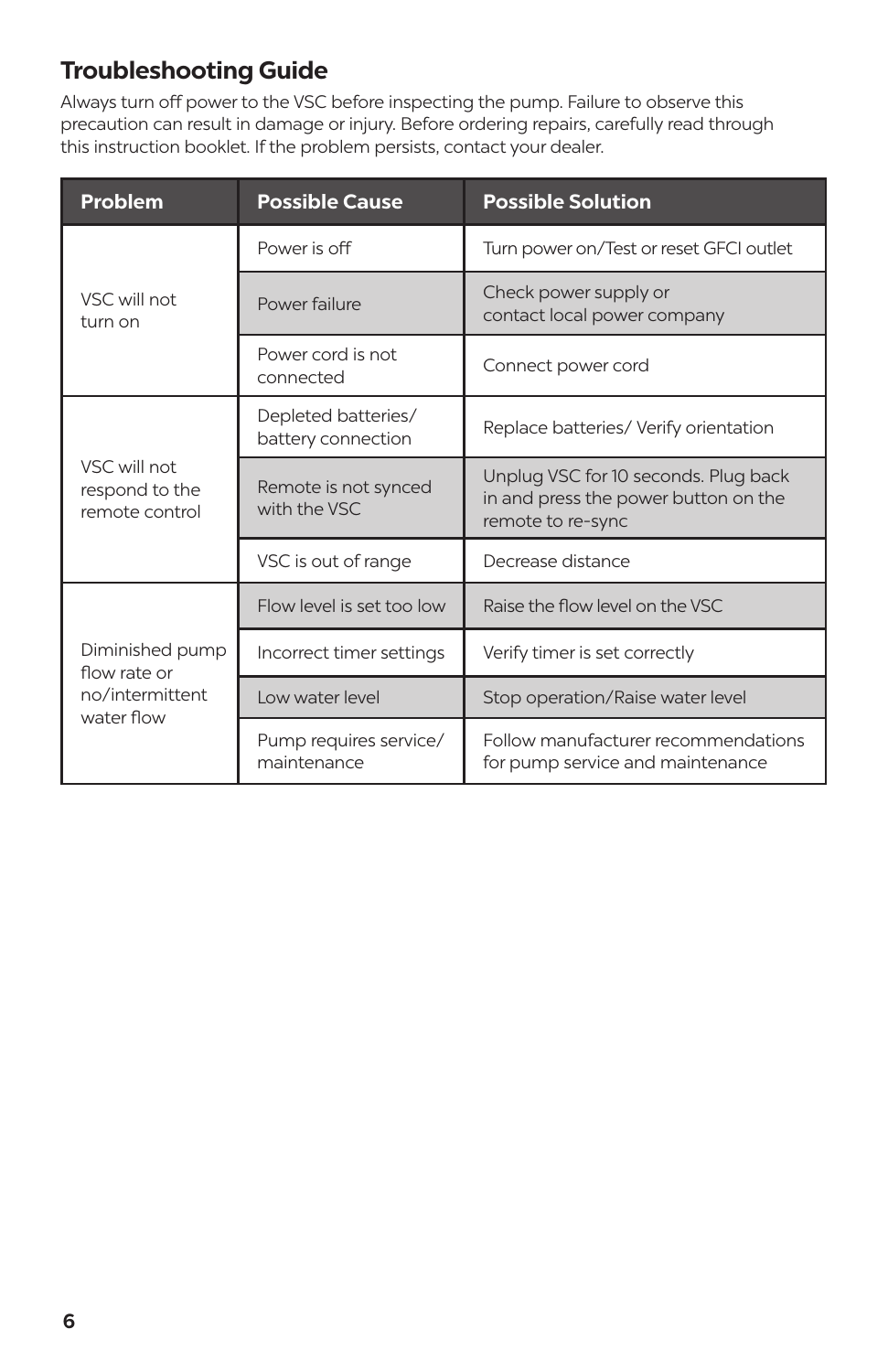## **Introduction**

Merci d'avoir acheté votre Régulateur de Vitesse Variable Atlantic TidalWave (VSC). Le TidalWave VSC permet à l'utilisateur d'allumer et d'éteindre la pompe, de régler les temps de fonctionnement automatique et de contrôler la sortie de la pompe jusqu'à 25% du débit total, en 10 niveaux de réglage. Le fonctionnement automatique doit être réglé manuellement via le panneau de commande sur le VSC lui-même. Toutes les autres fonctions sont accessibles soit sur le panneau de commande, soit via la télécommande sans fil à piles incluse, soit via l'application mobile TidalWave VSC. Pour éviter d'endommager le TWVSC et / ou la pompe connectée, n'utilisez pas le TidalWave VSC avec d'autres pompes que celles pour lesquelles il a été conçu, d'une manière autre que celle décrite dans ce manuel. Veuillez noter que le fabricant ne peut être tenu responsable des dommages résultant d'un abus ou d'une mauvaise utilisation de ce produit.

# **Avant l'utilisation et l'installation**

Avant de procéder à l'installation du VSC, effectuez les vérifications suivantes:

- Assurez-vous que le boîtier de commande et le cordon d'alimentation n'ont pas subi de dommages pendant l'expédition.
- Vérifiez le numéro de modèle pour confirmer qu'il s'agit bien du produit commandé, puis vérifiez si la tension et la fréquence sont correctes.

# **Mise en garde**

- N'utilisez PAS ce produit sous aucune autre condition que celles précisées. Ne pas respecter ces précautions peut entraîner des décharges électriques, la défaillance du produit ou d'autres problèmes.
- Suivez toutes les directives des codes de l'électricité au moment d'installer le VSC TidalWave.
- L'alimentation doit présenter une tension de 110 à 120 volts et un cycle de 60 Hz.
- Ce produit est équipé d'une protection contre les surcharges, < 150 pour cent de la pleine charge courant nominal.
- N'utilisez jamais une rallonge avec ce produit. Le VSC doit être branché directement dans une prise électrique.
- Ce produit doit être installé et / ou stocké dans une zone qui est protégée contre les intempéries. Celui-ci doit être installé plus haut que le niveau du sol et à proximité de sa source d'alimentation. Ne pas respecter cette condition annulera la garantie.
- Le VSC TidalWave est destiné à être utilisé avec les pompes asynchrones, séries TW et TT.

#### **MISE EN GARDE : CE VSC TIDALWAVE DOIT ÊTRE UTILISÉ SUR UN CIRCUIT PROTÉGÉ PAR UN DISJONCTEUR DE FUITE À LA TERRE.**

**MISE EN GARDE : CE PRODUIT A ÉTÉ ÉVALUÉ POUR ÊTRE UTILISÉ AVEC DES POMPES À ROTOR NOYÉ SEULEMENT. NE L'UTILISEZ PAS AVEC DES POMPES À INDUCTION MAGNÉTIQUE OU À ENTRAÎNEMENT DIRECT.**

**AVERTISSEMENT : RISQUE DE DÉCHARGE ÉLECTRIQUE – CE PRODUIT EST ÉQUIPÉ D'UN CONDUCTEUR DE TERRE ET D'UNE FICHE DE BRANCHEMENT DE TERRE. POUR RÉDUIRE LE RISQUE DE DÉCHARGE ÉLECTRIQUE, VEILLEZ À CE QUE CE PRODUIT SOIT BRANCHÉ UNIQUEMENT DANS UNE PRISE CORRECTEMENT MISE À LA TERRE ET PROTÉGÉ PAR UN DISJONCTEUR DE FUITE DE TERRE.**

## **Sécurité électrique**

- Le câblage électrique doit être installé par un électricien agréé, conformément à toutes les règles de sécurité en vigueur. Un câblage incorrect peut entraîner une défaillance du VSC, une défaillance de la pompe, une décharge électrique ou un incendie.
- Les pompes TidalWave et les VSC TidalWave doivent fonctionner sur un circuit désigné de 110 à 120 volts.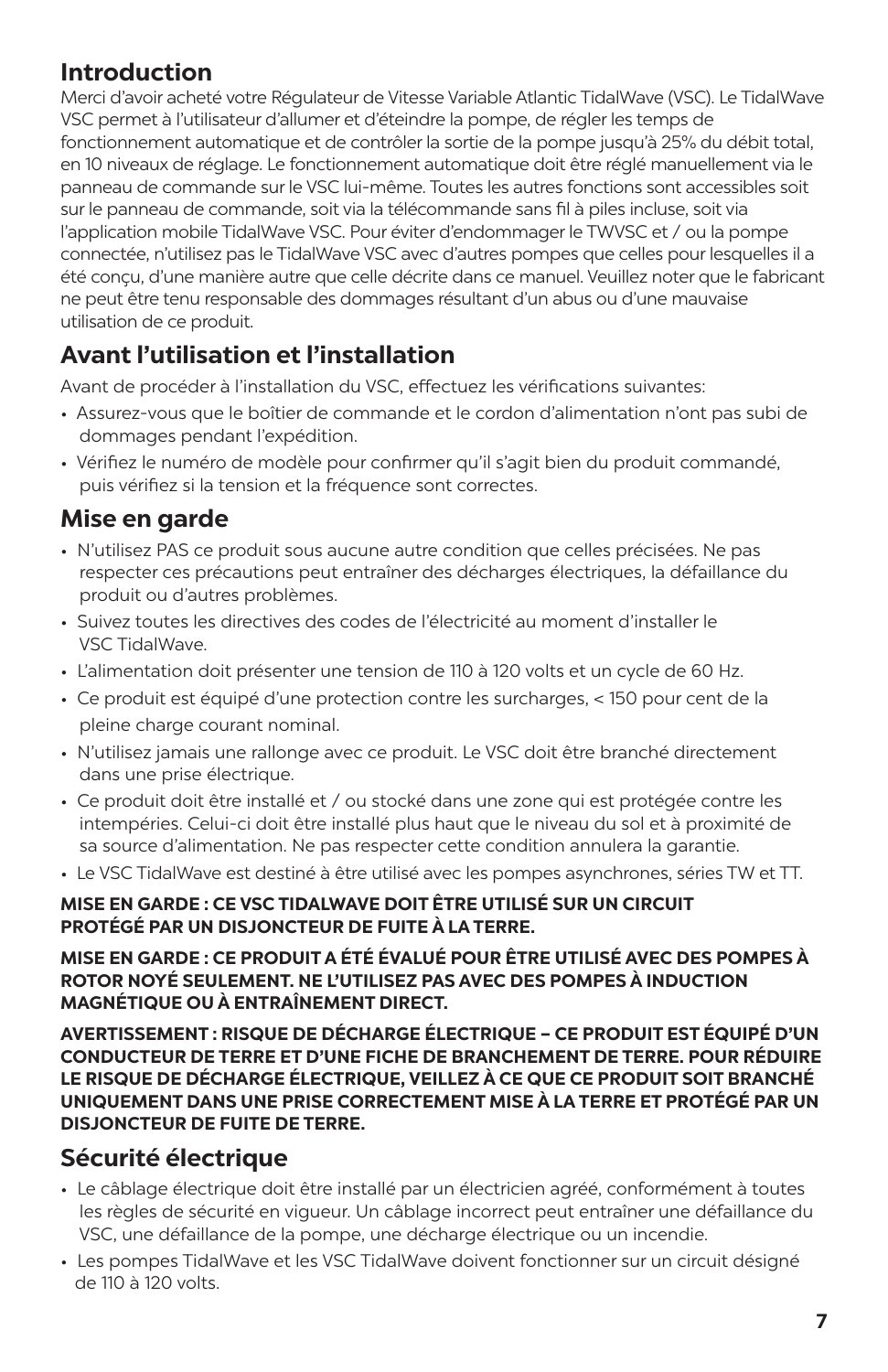# **Instructions de sécurité**

- Ne pas lever, baisser, ou manipuler le VSC en tirant sur le cordon électrique. Veillez à ce que le câble électrique ne soit pas trop plié ou torsadé, qu'il ne frotte pas contre une structure qui pourrait l'endommager.
- Mettez toujours la pompe, alimentée par le VSC, hors tension ou débranchez-la avant d'effectuer des travaux d'entretien ou de mettre vos mains dans l'eau.



Le VSC TidalWave n'est pas un dispositif de sécurité. Il ne protégera pas contre les dommages causés à la pompe par une surchauffe due à un fonctionnement à faible niveau d'eau.

# **Installation**

Montez le VSC TidalWave à l'emplacement souhaité au moyen de deux vis à l'épreuve des intempéries et des pochettes de montage situées à l'arrière du contrôleur. Les pochettes à fentes permettent au VSC d'être facilement retiré des montures pour accéder au raccord de la pompe aux fins d'entretien. Le VSC doit être monté au-dessus du sol sur un mur ou un poteau à l'abri de la l umière directe du soleil et protégé contre les intempéries. Assurez-vous que le VSC se trouve à proximité d'une prise correctement mise à la terre du disjoncteur de fuite de terre et du cordon d'alimentation de la pompe qui sera installée.

Retirez le VSC de l'emplacement de montage et retirez la housse du cordon située à l'arrière de l'appareil. (Fig. 1) Du fait que les fiches électriques des pompes présentent différentes tailles, un dispositif de verrouillage du cordon a été intégré au VSC pour bien fixer le cordon de la pompe et éviter qu'il soit accidentellement retiré de la prise électrique. Retirez le dispositif de verrouillage du cordon, puis branchez le cordon d'alimentation de la pompe

**Fig. 1**Vagn  $\mathscr{C}$ er<br>19 **Fig. 2 Fig. 3** dans la prise encastrée située sous la housse du cordon. (Fig. 2) Installez le dispositif de verrouillage du cordon (le cas échéant), puis remettez la housse du cordon en place. (Fig. 3) Retournez le VSC à son emplacement de montage, puis branchez le cordon d'alimentation dans la prise électrique du disjoncteur de fuite

## **Fonctionnement**

Toutes les fonctions du TidalWave VSC peuvent être commandées via les boutons du panneau de commande. Une fois configurées sur le panneau de commande, toutes les fonctions, à l'exception de la définition des heures de démarrage et d'arrêt automatiques, sont accessibles sur la télécommande sans fil ou l'application mobile TidalWave VSC. Remarque : La télécommande exige deux piles AAA (non comprises).

de terre.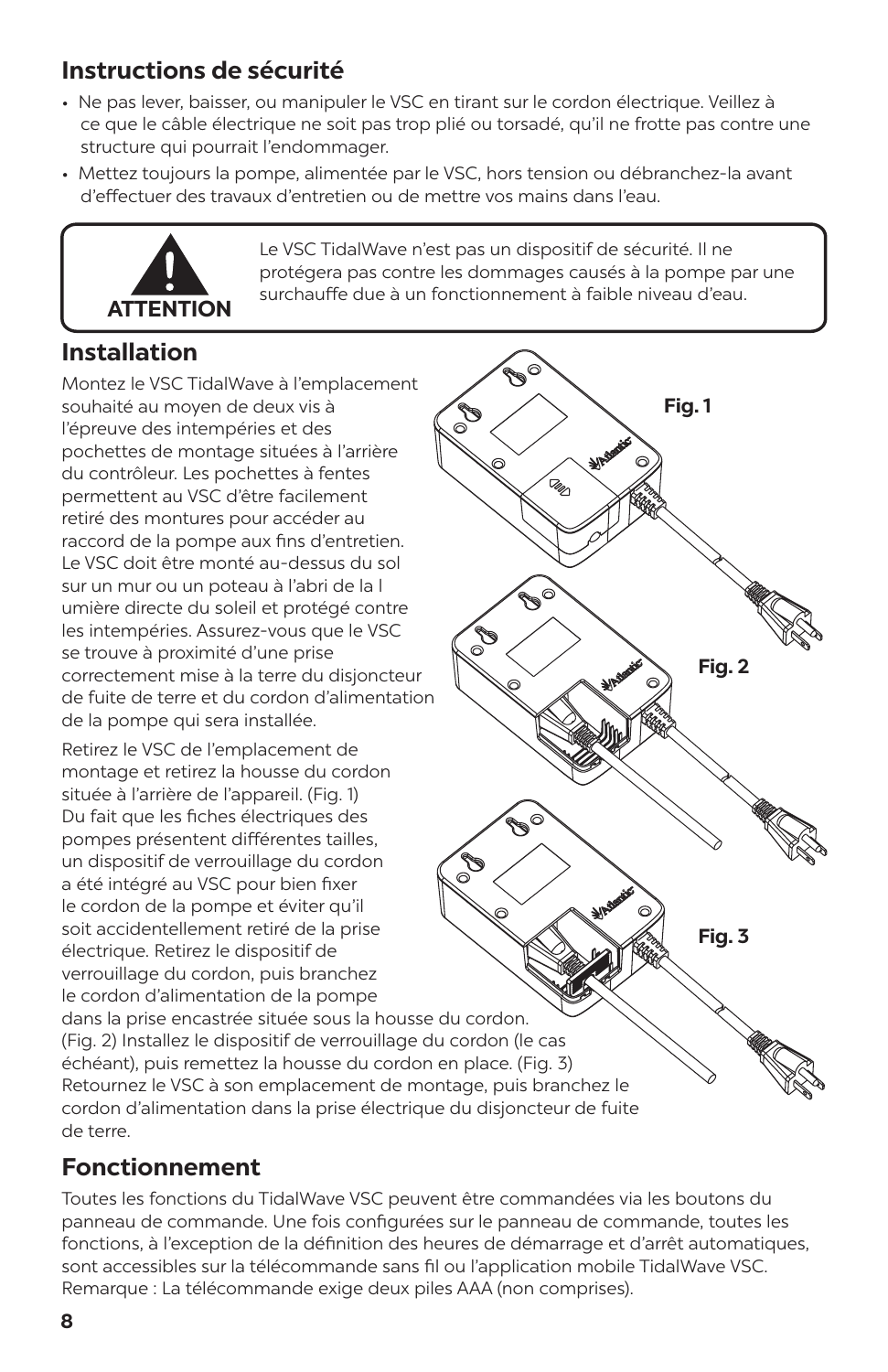**9**

| Pour activer la pompe, il suffit d'appuyer sur le bouton d'alimentation. (1) Vous verrez |  |  |
|------------------------------------------------------------------------------------------|--|--|
|------------------------------------------------------------------------------------------|--|--|

٩ la mention ON (marche) et le niveau de débit sur l'écran du panneau de commande.".

Utilisez les boutons haut et bas pour réguler le débit. Chaque fois que le débit est

ajusté, le niveau est affiché pendant trois secondes avant de retourner à l'affichage

principal « Heure du jour ». M. 12. 11

Pour désactiver la pompe, il suffit d'appuyer sur le bouton d'alimentation.  $\bigoplus$  Vous verrez

la mention OFF (arrêt) et le niveau de débit 00 affichés.  $\begin{bmatrix} 0 & 1 \end{bmatrix}$  Le VSC conservera le

réglage du débit lorsque l'appareil est éteint. Dès la remise sous tension de l'appareil, le VSC

démarrera la pompe à pleine puissance pendant trois secondes avant

de retourner au réglage précédent.

# **Programmation du VSC**

Le VSC TidalWave est pourvu d'une horloge affichant l'heure du jour et d'une fonction de minuterie DÉBUT/FIN. Ni l'horloge ni la minuterie n'ont besoin d'être programmées pour exploiter le VSC. La programmation de l'horloge et de la minuterie doit être effectuée avec les boutons et l'affichage situés sur le boîtier de commande du VSC. Après 10 secondes d'inactivité pendant toute séquence de la programmation,

la sélection sera saisie et le VSC quittera les fonctions de programme pour retourner à l'affichage d'horloge principal.

# **Réglage de l'horloge**

Appuyez et maintenez en position le bouton de réglage **(SET)** pendant trois secondes pour

saisir les fonctions du programme. L'heure se mettra à clignoter. [''''-'][]]] Utilisez les

boutons haut **et bas** pour sélectionner l'heure. Après avoir sélectionné l'heure,

appuyez sur le bouton de réglage (SET) et les minutes se mettront à clignoter.

 $\sum_{i=1}^{n}$ Utilisez les boutons haut  $\sum_{i=1}^{n}$  et bas pour sélectionner les minutes.

# **Réglage de la minuterie**

Une fois satisfait du réglage de l'horloge, appuyez sur le bouton de réglage **(SET)** pour saisir les fonctions de la minuterie. La mention ON (marche) en petit format s'affichera à gauche de l'écran et la mention OFF (arrêt) en grand format clignotera au centre de l'écran. Cela indique que la minuterie DÉBUT est actuellement désactivée.

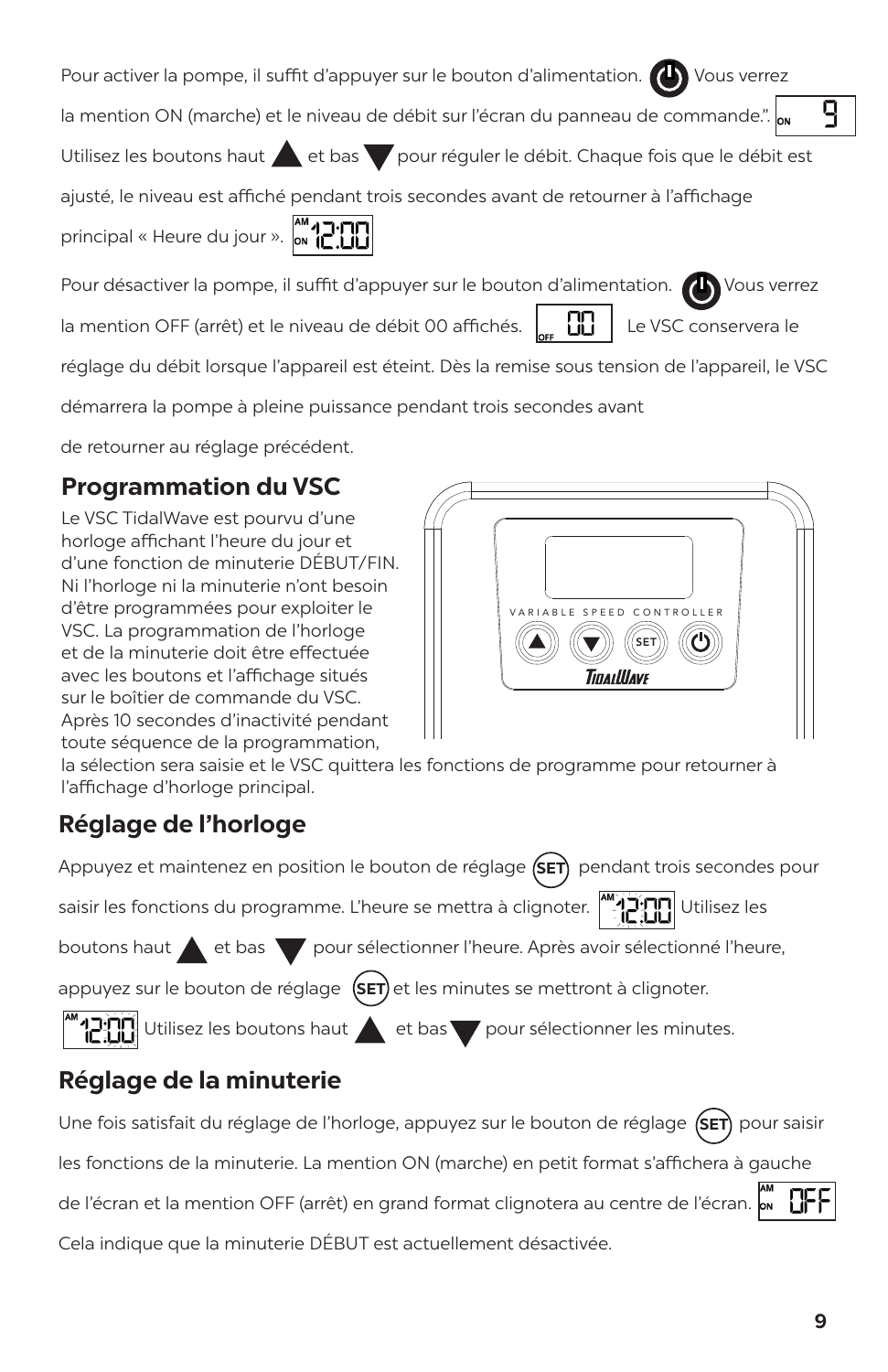| Appuyez sur le bouton d'alimentation (b) pour activer la minuterie DÉBUT. L'heure se                                                            |  |  |  |  |
|-------------------------------------------------------------------------------------------------------------------------------------------------|--|--|--|--|
| MATH Utilisez les boutons haut et bas pour sélectionner<br>mettra à clignoter.                                                                  |  |  |  |  |
| l'heure. Après avoir sélectionné l'heure, appuyez sur le bouton de réglage (SET) et les                                                         |  |  |  |  |
| minutes se mettront à clignoter. $\begin{bmatrix} 1 & 0 \\ 0 & 1 \end{bmatrix}$ Utilisez les boutons haut $\blacktriangle$ et bas $\nabla$ pour |  |  |  |  |
| sélectionner les minutes.                                                                                                                       |  |  |  |  |
| Une fois satisfait de l'heure de DÉBUT programmée, appuyez sur le bouton de réglage. (SET)                                                      |  |  |  |  |
| La mention OFF (arrêt) en petit format s'affichera à gauche de l'écran et la mention OFF                                                        |  |  |  |  |
| (arrêt) en grand format clignotera au centre de l'écran. $\left\  \ \_\_\_\right\ $ Cela indique que la                                         |  |  |  |  |
| minuterie FIN est actuellement désactivée. Appuyez sur le bouton d'alimentation (1) pour                                                        |  |  |  |  |
| activer la minuterie FIN. L'heure se mettra à clignoter. [[10][10] Utilisez les boutons haut                                                    |  |  |  |  |
| et bas pour sélectionner l'heure. Après avoir sélectionné l'heure, appuyez sur le bouton                                                        |  |  |  |  |
| de réglage (SET) et les minutes se mettront à clignoter. [41][1][1] Utilisez les boutons                                                        |  |  |  |  |
| haut et bas pour sélectionner les minutes. Lorsque vous êtes satisfait de vos                                                                   |  |  |  |  |
| sélections, attendez 10 secondes pour permettre au VSC de retourner à l'affichage de l'heure                                                    |  |  |  |  |

du jour, indiquant ainsi que la programmation a été saisie.

Pour désactiver les fonctions de minuterie DÉBUT/FIN, refaites les étapes de la programmation, puis appuyez sur le bouton d'alimentation lorsque les heures de DÉBUT et de FIN clignotent. L'heure sera remplacée par la mention OFF (arrêt) en grand format, indiquant que la minuterie a été désactivée.

### **Entretien et inspection**

Nous vous recommandons de procéder à des inspections et à un entretien réguliers pour vous assurer que tout fonctionne adéquatement. Si une condition anormale est constatée, consultez la section Dépannage et adoptez immédiatement les mesures correctives appropriées.

### **Hivernisation**

Le Régulateur de Vitesse Variable TidalWave doit être retiré et stocké à l'intérieur pour le protéger pendant l'hiver. Veuillez consulter les instructions d'hivernisation spécifiques pour la pompe installée avec le VSC TidalWave.

### **Garantie**

Le contrôleur à vitesse variable TidalWave comporte une garantie limitée de trois ans. Cette garantie limitée est valide uniquement pour l'acheteur initial à partir de la date inscrite sur le reçu d'achat original. La garantie est nulle si l'une ou l'autre des situations suivantes s'applique:

- Le VSC a été utilisé conjointement avec une pompe à induction magnétique ou à entraînement direct.
- Le VSC n'a pas été utilisé sur un circuit dédié.
- Le cordon a été coupé ou altéré.
- Le VSC a été mal utilisé ou a été utilisé d'une manière abusive.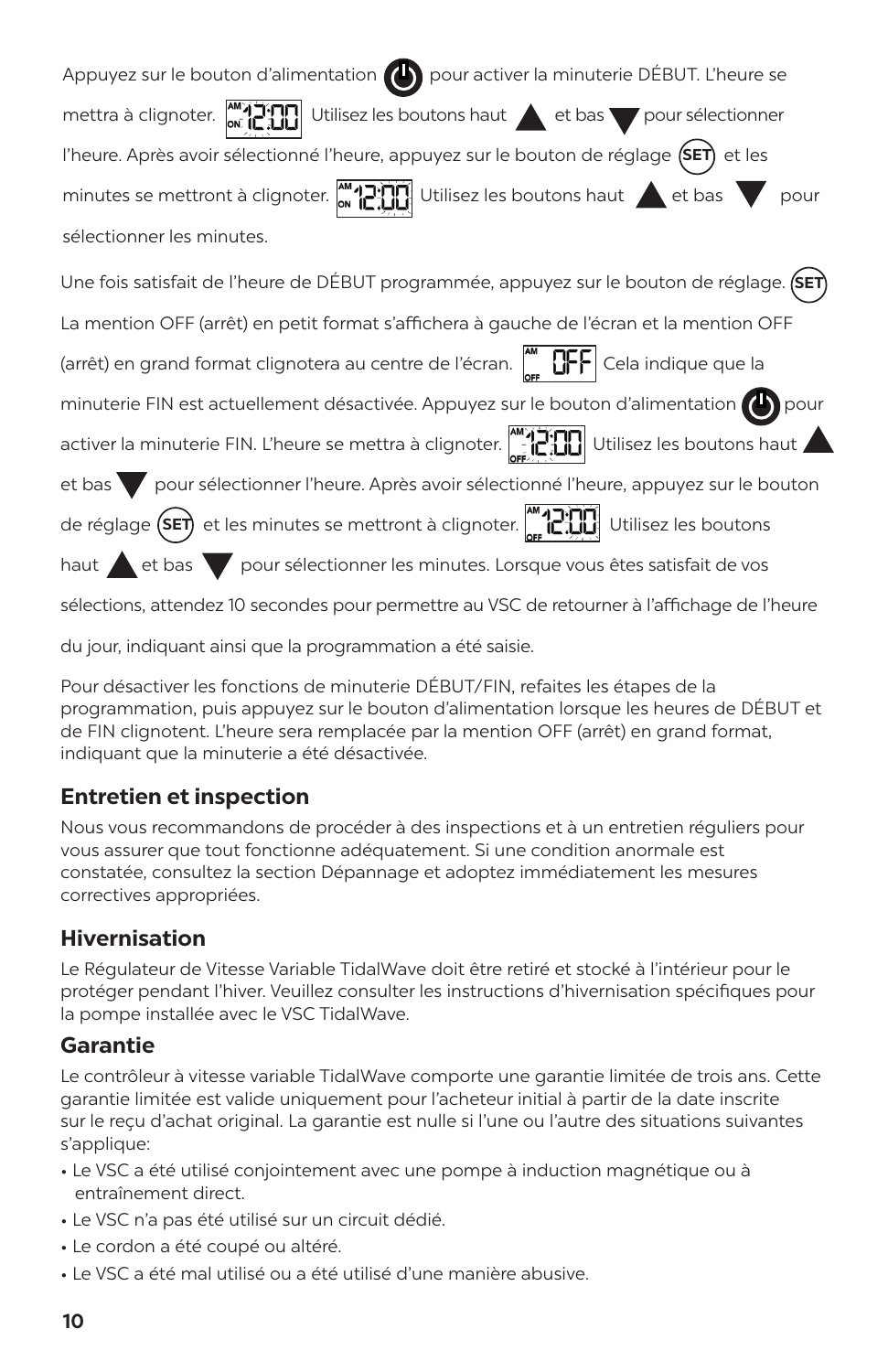- Le VSC a été désassemblé d'une façon ou d'une autre.
- L'étiquette de numéro de série a été enlevée.

## **Réclamations au titre de la garantie**

En cas de réclamations au titre de la garantie, retournez le VSC au lieu d'achat, accompagné du reçu original.

## **Guide de dépannage**

Mettez toujours le VSC hors tension avant d'inspecter la pompe. NVeuillez observer cette précaution peut entraîner des dommages ou des blessures. Avant de demander des réparations, lisez attentivement ce livret d'instructions. Si le problème persiste, communiquez avec votre détaillant.

| <b>Problème</b>                                | <b>Cause possible</b>                                                | <b>Solution possible</b>                                                                                                                                                       |
|------------------------------------------------|----------------------------------------------------------------------|--------------------------------------------------------------------------------------------------------------------------------------------------------------------------------|
| Le VSC ne<br>s'allume pas                      | L'alimentation est hors<br>tension                                   | Mettre l'appareil sous tension/tester ou<br>réinitialiser la prise du disjoncteur de<br>fuite de terre                                                                         |
|                                                | Panne de courant                                                     | Vérifier la source d'alimentation ou<br>communiquer avec l'entreprise<br>d'électricité locale                                                                                  |
|                                                | Le cordon d'alimentation<br>n'est pas branché                        | Brancher le cordon d'alimentation                                                                                                                                              |
| Le VSC ne<br>répond pas à la<br>télécommande   | Batteries épuisées/<br>mauvaise connexion de<br>batterie             | Remplacer les batteries/vérifier leur<br>orientation                                                                                                                           |
|                                                | La télécommande n'est<br>pas synchronisée avec<br>le VSC             | Débrancher le VSC pendant 10<br>secondes. Rebrancher l'appareil, puis<br>appuyer sur le bouton d'alimentation<br>situé sur la télécommande pour le<br>synchroniser de nouveau. |
|                                                | Le VSC est hors de portée                                            | Réduire la distance                                                                                                                                                            |
|                                                | Le réglage du niveau de<br>débit est trop bas                        | Hausser le niveau du débit du VSC                                                                                                                                              |
| Débit de la                                    | Mauvais réglages de la<br>minuterie                                  | Vérifier si la minuterie est bien réglée                                                                                                                                       |
| pompe réduit<br>ou inexistant/<br>intermittent | Faible niveau d'eau                                                  | Arrêter le fonctionnement de l'appareil/<br>hausser le niveau d'eau                                                                                                            |
|                                                | La pompe doit faire<br>l'objet d'une réparation<br>ou d'un entretien | Suivre les recommandations du<br>fabricant pour toute réparation ou tout<br>entretien de la pompe                                                                              |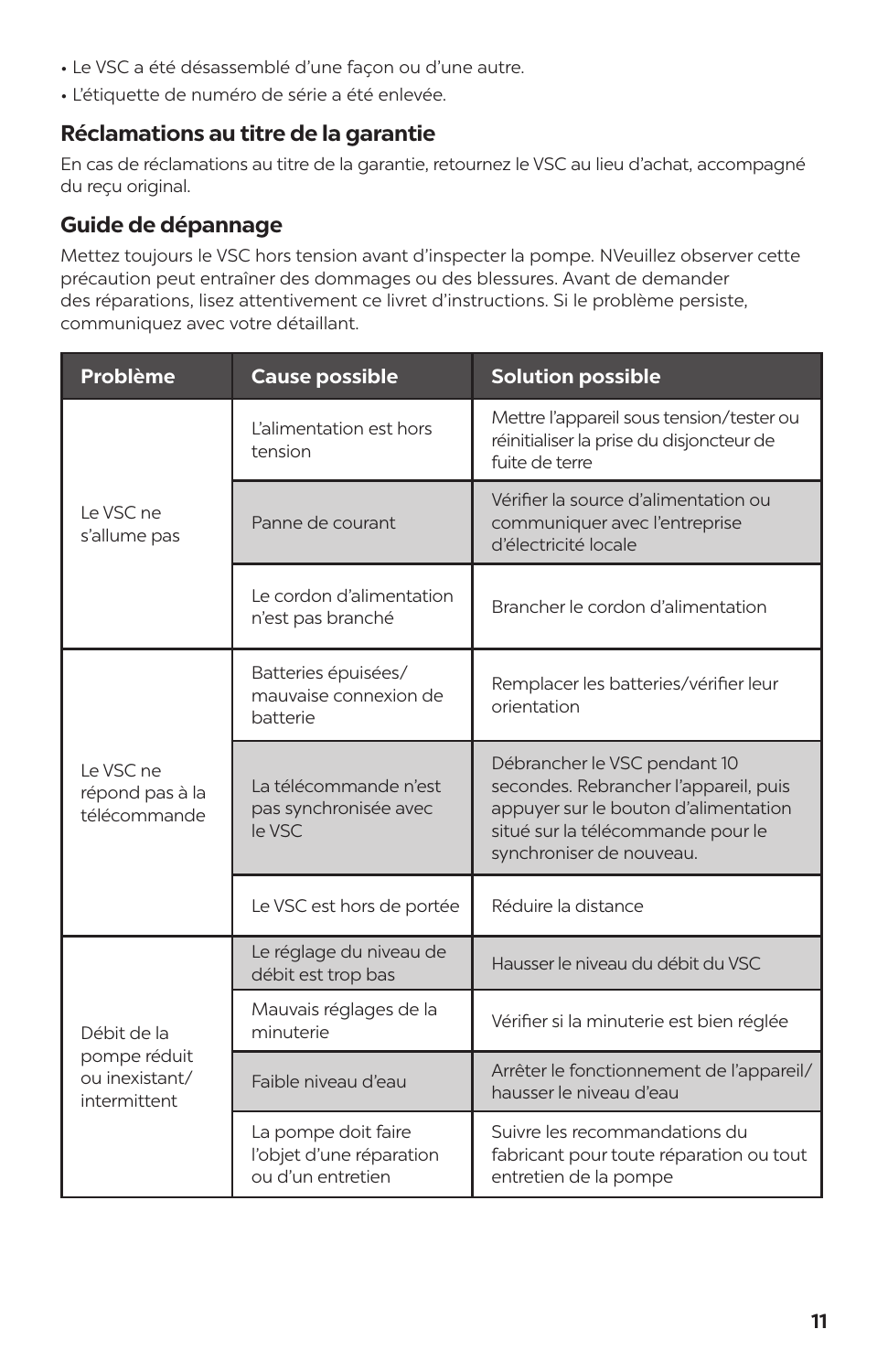## **Introducción**

Gracias por comprar su Controlador de Velocidad Variable Atlantic TidalWave (VSC). El TWVSC permite al usuario encender y apagar la bomba, establecer tiempos de operación automática y controlar la salida de la bomba hasta el 25% del flujo total, en 10 niveles de ajuste. La operación automática se debe configurar manualmente a través del panel de control en el VSC. Se puede acceder a todas las demás funciones desde el panel de control, o mediante el control remoto inalámbrico que funciona con batería incluido, o mediante la aplicación móvil TidalWave VSC. Para evitar daños al TWVSC y / o la bomba conectada, no use el TidalWave VSC con ninguna otra bomba que no sea para la que fue diseñada, de otra manera que no sea como se describe en este manual. Tenga en cuenta que el fabricante no puede ser responsable de los daños derivados del abuso o mal uso de este producto.

## **Instrucciones previas a la instalación y la puesta en funcionamiento**

Antes de instalar la VSC, realice las siguientes revisiones:

- Revise si la TidalWave VSC y el cable de alimentación eléctrica tienen algún daño que pueda haberse producido durante el transporte.
- Revise el número de modelo para asegurarse de que sea el producto que solicitó y compruebe que la tensión y la frecuencia sean correctas.

## **Precaución**

- NO haga funcionar este producto en condiciones distintas de aquellas para las que está especificado. El incumplimiento de estas precauciones puede derivar en choque eléctrico, falla del producto u otros problemas.
- Siga todos los aspectos de los códigos eléctricos cuando instale la TidalWave VSC.
- La fuente de alimentación eléctrica debe estar dentro del rango de 110-120 voltios y 60 Hz.
- Este producto está equipado con protección de sobrecarga , < 150 por ciento de la corriente nominal a plena carga.
- Nunca utilice un cable de extensión con este producto. La VSC debe ser conectada directamente a un tomacorriente.
- Este producto debe ser instalado y /o almacenado en un área que está protegida de la intemperie. Lo debe montar sin apoyarlo en el suelo, cerca de la fuente de alimentación eléctrica. El incumplimiento de esta indicación anulará la garantía.
- La TidalWave VSC está diseñada para su uso con la TidalWave TW y las bombas asíncronas Serie TT.

#### **PRECAUCIÓN: ESTA TIDALWAVE VSC DEBE USARSE EN UN CIRCUITO PROTEGIDO CON UN INTERRUPTOR DE CIRCUITO CON DESCARGA A TIERRA.**

**PRECAUCIÓN: ESTE PRODUCTO HA SIDO EVALUADO PARA USO CON BOMBAS DE ROTOR HÚMEDO ASINCRÓNICAS SOLAMENTE. NO USE CON INDUCCIÓN MAGNÉTICA O BOMBAS DE ACCIONAMIENTO DIRECTO.**

**ADVERTENCIA: RIESGO DE DESCARGA ELÉCTRICA. ESTE PRODUCTO SE SUMINISTRA CON UN CONDUCTOR DE DESCARGA A TIERRA Y UN ENCHUFE QUE SE ADAPTA A UN TOMACORRIENTE CON DESCARGA A TIERRA. PARA REDUCIR EL RIESGO DE CHOQUE ELÉCTRICO, CERCIÓRESE DE CONECTARLA ÚNICAMENTE A UN TOMACORRIENTE CON LA DEBIDA DESCARGA A TIERRA PROTEGIDO CON UN INTERRUPTOR DE CIRCUITO POR FALLA DE CONEXIÓN A TIERRA (GFCI).**

## **Seguridad eléctrica**

- El cableado eléctrico debe ser instalado por un electricista calificado, de acuerdo a todas las reglamentaciones de seguridad pertinentes. Un cableado incorrecto puede causar una falla de VSC, un funcionamiento defectuoso de la bomba, una descarga eléctrica o un incendio.
- Todas las bombas TidalWave y TidalWave VSC deben funcionar en un circuito designado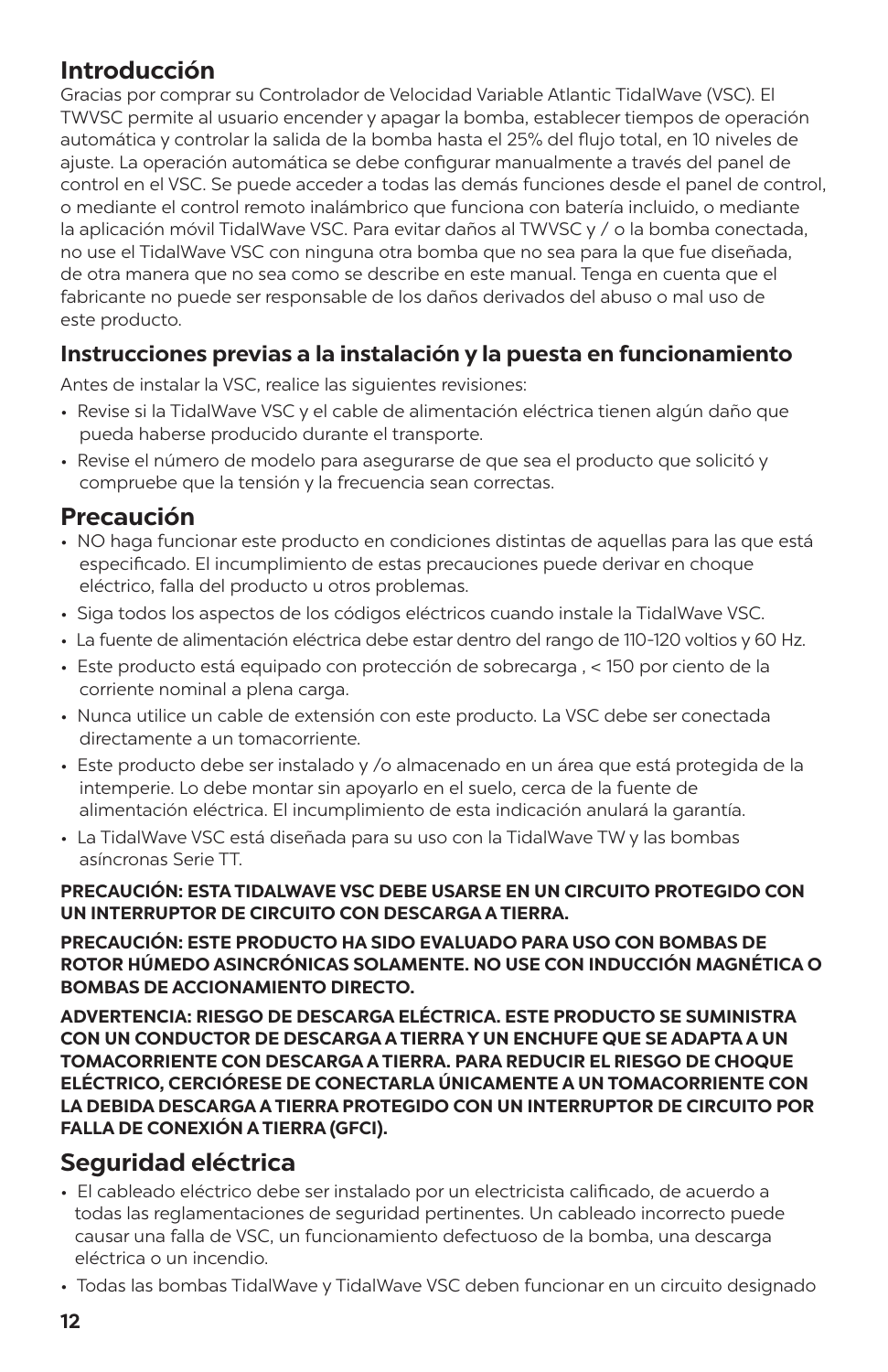• La TidalWave VSC debe enchufarse en un tomacorriente estándar de tres clavijas con la debida descarga a tierra.

# **Instrucciones de seguridad**

- No levante, baje, ni manipule la VSC jalándola del cable eléctrico. Asegúrese de que el cable eléctrico no quede excesivamente doblado o retorcido, que no se frote contra una estructura de un modo tal que pudiera resultar dañado.
- Siempre apague o desconecte la bomba alimentada por la VSC antes de realizar cualquier mantenimiento o colocar las manos en el agua.



La TidalWave VSC no es un dispositivo de seguridad. No lo protegerá contra los daños a la bomba por sobrecalentamiento debido a operación bajo el agua.

Vag

**Fig. 1**

# **Instalación**

Monte la TidalWave VSC en el lugar deseado usando dos tornillos resistentes a la intemperie y los bolsillos de montaje ubicados en la parte posterior del controlador. Los bolsillos ranurados permiten que la VSC se retire fácilmente de los soportes para acceder a la conexión de la bomba para su mantenimiento. El VSC debe montarse por encima de la

tierra en una pared o poste alejado de la luz solar directa y protegido de la exposición a la intemperie.Asegúrese de que la VSC esté al alcance de una salida de tierra GFCI adecuada y del cable eléctrico de la bomba que se utilizará.

Retire la VSC del lugar de montaje y retire la cubierta del cable situado en la parte posterior de la unidad. (Fig. 1) Debido a que los enchufes eléctricos de las bombas varían de tamaño, se ha incorporado una función de seguro del cordón en la VSC para fijar el cable de la bomba y evitar que se desenchufe accidentalmente del tomacorriente. Retire el seguro del cordón y conecte el cable de la bomba en la salida empotrable situada debajo de la cubierta del cable. (Fig. 2) Instale el seguro del cordón (si es necesario) y vuelva a colocar la cubierta del cable. (Fig. 3) Devuelva la VSC a la ubicación de montaje y conecte el cable de alimentación eléctrica

# **Fig. 3 Fig. 2**

# **Puesta en funcionamiento**

Todas las funciones del TidalWave VSC se pueden operar a través de los botones del panel de control. Una vez configurado en el panel de control, se puede acceder a todas las funciones, excepto a la configuración de los tiempos de inicio y parada automáticos, desde el control remoto inalámbrico o la aplicación móvil TidalWave VSC. Nota: El control remoto requiere 2 pilas AAA (no incluidas).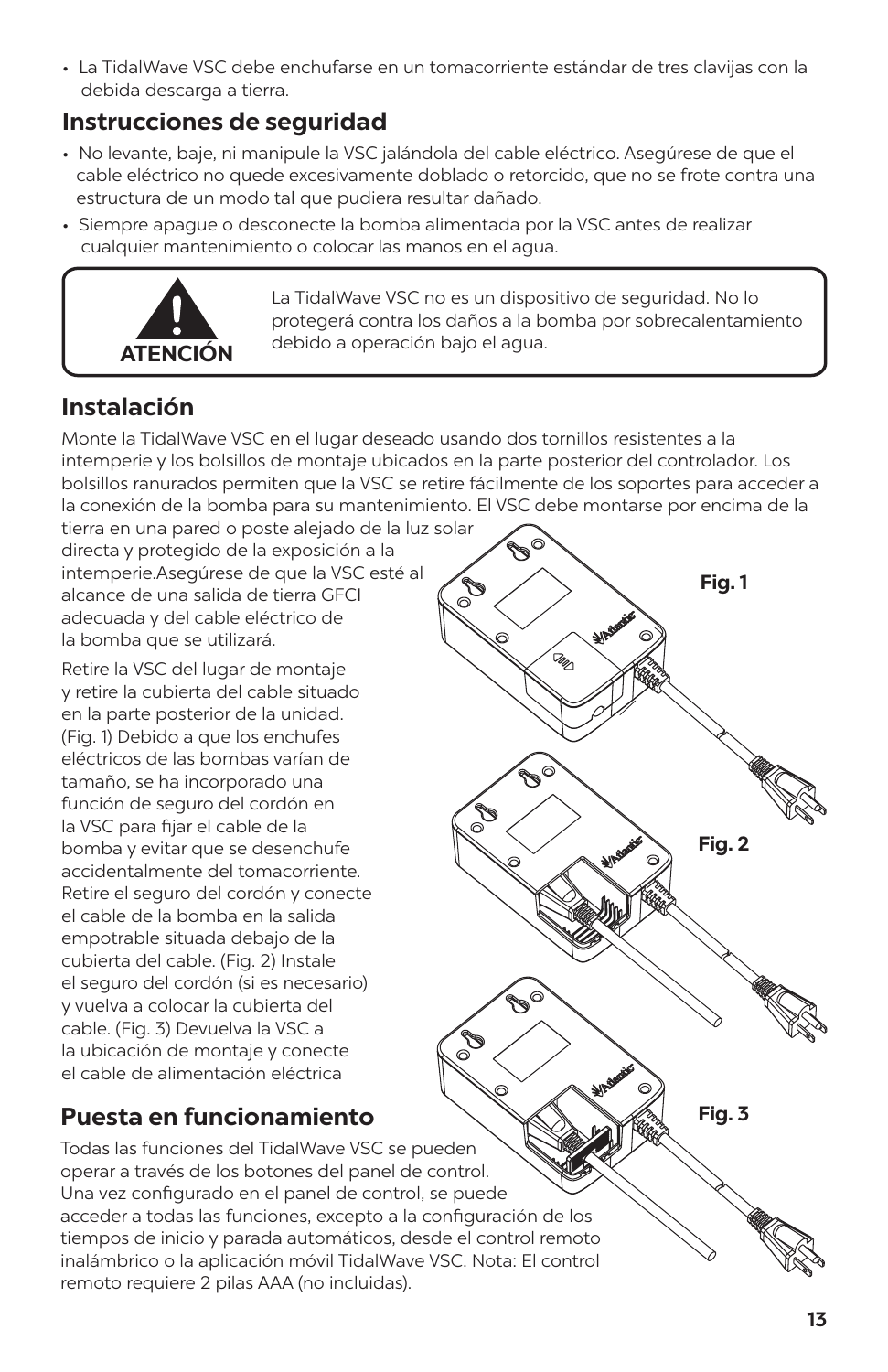Para encender la bomba, presione el botón de energía. (c) La palabra ON (ENCENDIDO) y

el nivel de flujo en la pantalla del panel de control.  $\mathbb{L}_{\mathbf{u}}$   $\mathbb{L}$  Utilice los botones de

arriba y abajo para controlar el flujo. Cada vez que se ajuste el flujo, se mostrará el

nivel durante tres segundos y luego volverá a la visualización de "time of day" (hora)

principal.  $\int_{\mathsf{ON}}^{\mathsf{MN}} \prod_{i=1}^{n}$ 



Para apagar la bomba pulse el botón de energía. (Se mostrarán la palabra OFF y un

nivel de flujo de 00.  $\Box$  La VSC guardará el ajuste de flujo cuando se apague.

Cuando se restablece la alimentación eléctrica, la VSC iniciará la bomba a plena potencia

durante tres segundos y luego volverá a la configuración anterior.

# **Programación de la VSC**

La TidalWave VSC está equipada con un reloj con la hora y una función de cronómetro de INICIO/PARADA (START/STOP). El reloj y el cronómetro no necesitan ser programados para operar la VSC. La programación del reloj y el cronómetro se debe realizar mediante los botones y la pantalla que se encuentran en la caja de control de la VSC. Después de diez segundos de inactividad durante cualquier parte



de la secuencia de programación, se ingresará la selección y la VSC saldrá de las funciones del programa y volverá a la visualización principal del reloj.

# **Ajuste del reloj**

Presione y mantenga pulsado el botón de ajuste **(SET**) durante tres segundos para ingresar

a las funciones del programa. La hora comenzará a parpadear en la pantalla.

Utilice los botones de arriba y abajo para seleccionar la hora. Después de haber

seleccionado la hora, presione el botón de ajuste **(sET)** y los minutos comenzarán a

parpadear en la pantalla.  $\begin{bmatrix} 1 & 1 \\ 1 & 1 \end{bmatrix}$  Utilice los botones de arriba y abajo y para

seleccionar los minutos.

# **Ajuste del cronómetro**

Cuando esté conforme con el Ajuste de reloj, presione el botón de ajuste (SET) e ingresará a las funciones del cronómetro. La palabra ON en letras pequeñas aparecerá en la parte izquierda de la pantalla y la palabra OFF en letras grandes parpadeará en el centro de la pantalla.  $\int_{\infty}^{\infty} \prod_{i=1}^{\infty} |E_i|$ Esto indica que el cronómetro de INICIO está DESACTIVADO actualmente.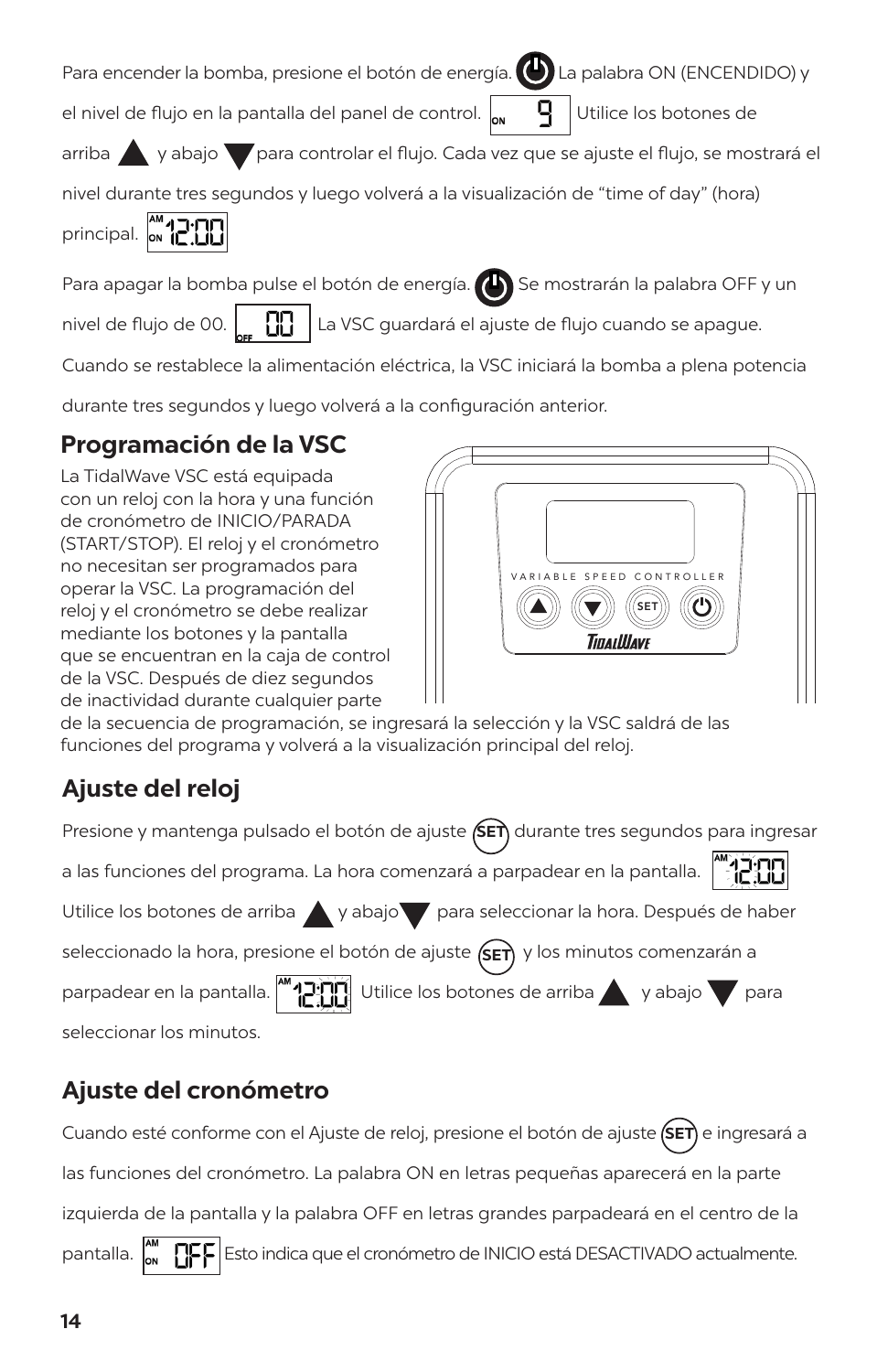| Presione el botón de energía (A) para activar el cronómetro de INICIO. La hora empezará                                                             |
|-----------------------------------------------------------------------------------------------------------------------------------------------------|
| a parpadear en la pantalla. $\left[\begin{array}{c} \sqrt{M} \sqrt{M} \end{array}\right]$ Utilice los botones de arriba $\bigwedge$ y abajo<br>para |
| seleccionar la hora. Después de haber seleccionado la hora, presione el botón de ajuste (SET                                                        |
| y los minutos comenzarán a parpadear en la pantalla. Manuel Utilice los botones de                                                                  |
| arriba y abajo para seleccionar los minutos.                                                                                                        |
| Cuando esté conforme con la hora de INICIO programada, presione el botón de ajuste. (SET                                                            |
| La palabra OFF en letras pequeñas aparecerá en la parte izquierda de la pantalla y la                                                               |
| palabra OFF en letras grandes parpadeará en el centro de la pantalla. $\bigcup_{n=1}^{\infty} \mathbb{GFF}$ Esto indica                             |
| que el cronómetro de PARADA está DESACTIVADO actualmente. Presione el botón de                                                                      |
| energía (e) para activar el temporizador de PARADA. La hora comenzará a parpadear en                                                                |
| la pantalla. $\binom{M}{1}$ $\prod_{i=1}^{N}$ Utilice los botones de arriba $\setminus$ y abajo $\setminus$ para seleccionar la hora.               |
| Después de haber seleccionado la hora, presione el botón de ajuste (SET) y los minutos                                                              |
| comenzarán a parpadear en la pantalla. [m]                                                                                                          |
| Utilice los botones de arriba y abajo para seleccionar los minutos. Una vez que esté                                                                |
| conforme con sus selecciones, espere diez segundos y la VSC volverá a la visualización de la                                                        |

hora, lo que indica que se ingresó la programación.

Para desactivar las funciones del temporizador de INICIO/PARADA (START/STOP), repita los pasos de programación y presione el botón de energía cuando las horas de INICIO y PARADA estén parpadeando en la pantalla. Se remplazará el tiempo con un grande OFF, que indica que el cronómetro está desactivado.

# **Mantenimiento e inspección**

Se recomienda mantenimiento e inspecciones regulares para determinar que todo esté funcionando correctamente. Si se notan condiciones anormales, consulte la sección Solución de problemas y tome medidas para corregirlas de inmediato.

# **Preparación para el invierno**

El Controlador de Velocidad Variable TidalWave se debe quitar y almacenar en el interior para protegerlo durante el invierno. Consulte las instrucciones específicas de preparación para el invierno para la bomba instalada con la TidalWave VSC.

# **Garantía**

El controlador de velocidad variable del TidalWave tiene una garantía limitada de tres años. Esta garantía limitada se extiende exclusivamente al comprador original, comienza a partir de la fecha del recibo de compra original y se anula en cualquiera de las siguientes circunstancias:

- La VSC no fue usado conjuntamente con una inducción magnética o bomba de accionamiento directo.
- La VSC no se hizo funcionar en un circuito dedicado.
- El cable fue cortado o alterado.
- La VSC fue mal usado o maltratado.